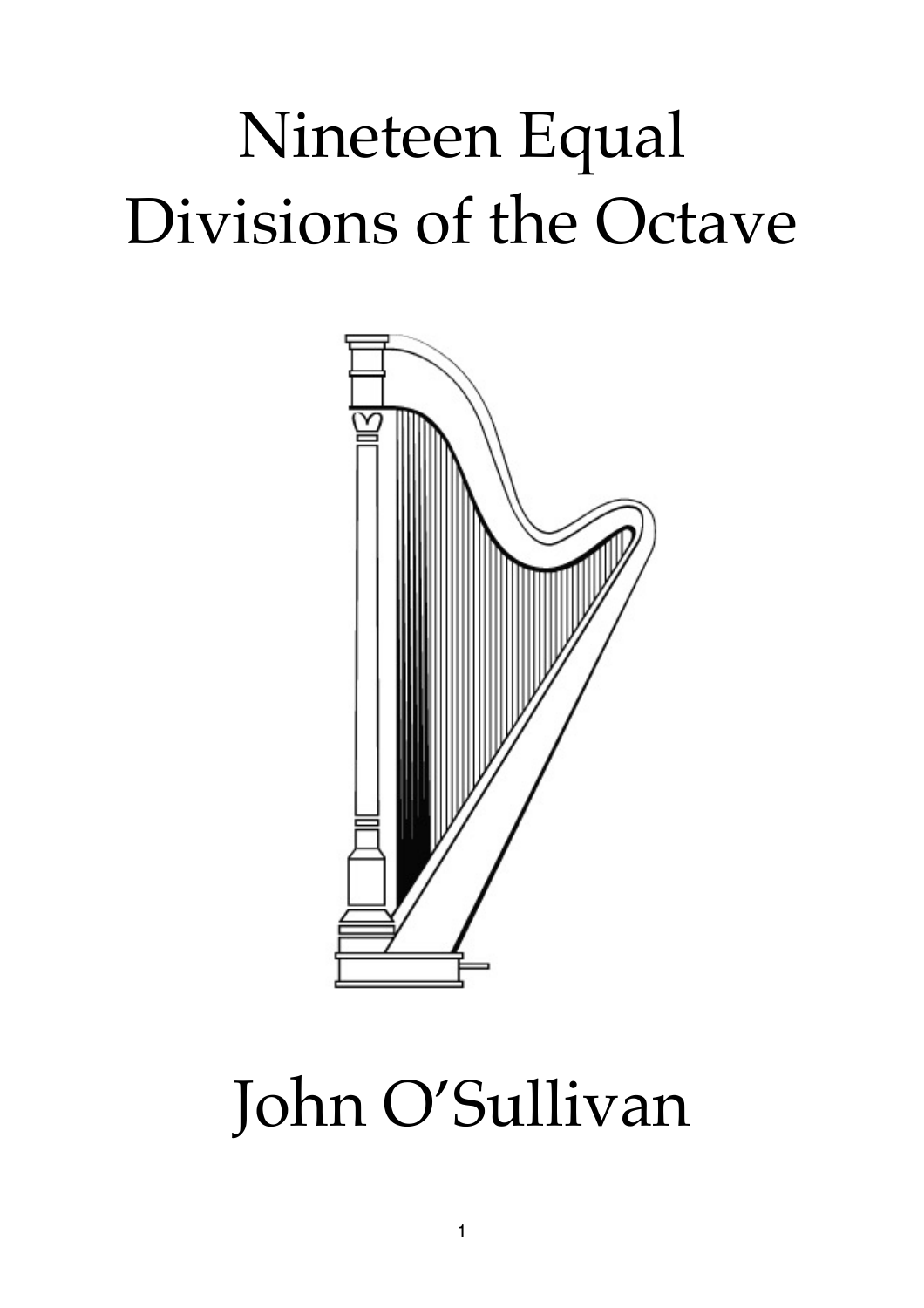### Nineteen Equal Divisions of the Octave

© Copyright John O'Sullivan 27th February, 2021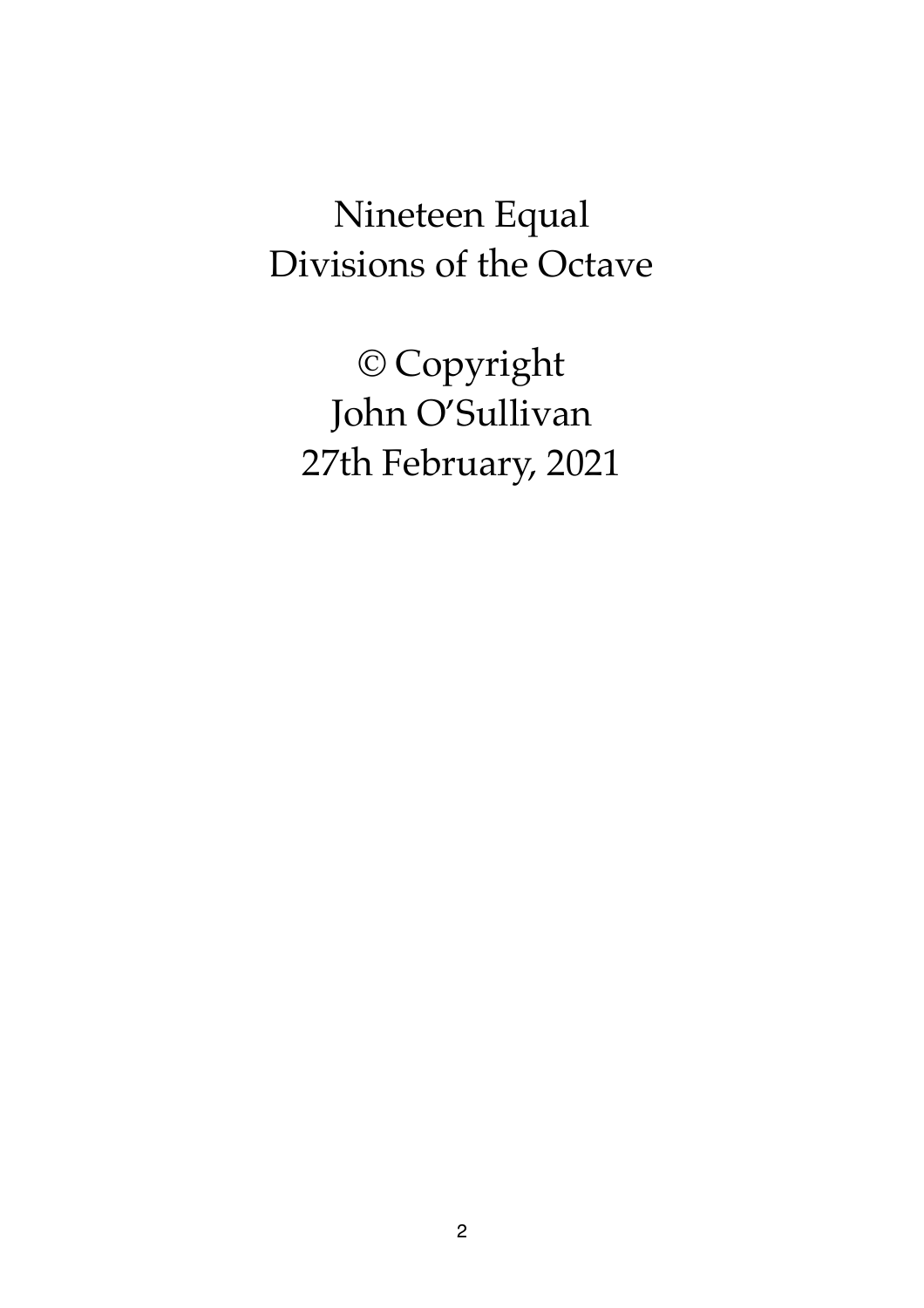#### Introduction

Back in 1995 I discovered that the standard Western musical tuning, 12 Tone Equal Temperament (12TET for short), is a compromise system where most of the intervals that occur are not perfectly in tune. An interval is the distance between two notes. Intervals can be expressed as ratios. An octave is 2/1. A perfect fifth is 3/2. A perfect fourth is 4/3. A major third is 5/4 and a minor third is 6/5.

In 12TET the octave is divided in to 12 equal steps. If you start with E the 12 notes are: E, F, F#, G, G#, A, A#, B, C, C#, D, D#.  $\#$  means sharp, A $\#$  is the same note as Bb (B flat). The distance between any two adjacent notes is always the same: 100 cents. An octave  $(2/1)$  is 1200 cents wide. So if E is 0 cents, F is 100 cents, F# is 200 cents, G is 300 cents and so on. The problem is that most of the intervals that occur in 12TET are not perfectly in tune. In 12TET the octave  $(2/1)$  is perfectly in tune. A justly (just means pure) tuned 3/2 (perfect fifth) is 701.955 cents wide but in 12TET the 3/2 is tuned slightly narrower: 700 cents. So in 12TET the 3/2 is slightly out of tune by around 2 cents. This slight mistuning is barely noticeable but other intervals are much more out of tune in 12TET. 5/4 (a major third) is 13.7 cents wider than it should be (i.e. 400 cents, a just 5/4 is 386.3 cents). 6/5 (a minor third) is 15.6 cents narrower than it should be (i.e. 300 cents, a just 6/5 is 315.6 cents).

These latter intervals, 5/4 and 6/5, are much too out of tune for my liking. For years I would not use any interval that deviated from just by more then 6.7758 cents (256/255). I currently use a more relaxed tolerance: 8.474 cents (1024/1019).

When I discovered that 12TET is a compromise system I wondered if I could do better. Could there be a tuning better than 12TET? Over the years I came up with a few tunings that I thought were contenders: My Blue Temperament and later, Raven Temperament. Early on in my research I rediscovered Quarter Comma Meantone long before I found out it has been around for a long time and was used by some famous composers.

Finally in 2016 (with some assistance from Jake Freivald) I arrived at my Eagle 53 tuning. I know exactly what I want in a tuning and Eagle 53 ticks all the boxes. Other people want other things from a tuning and would therefore look elsewhere but for me Eagle 53 is top. I describe how I arrived at Eagle 53 in my book: Eagle 53 My Ultimate Musical Tuning (Third Edition). The book is available on Amazon.

Although Eagle 53 is my favorite tuning I am also interested in other tunings, in particular tunings that divide the octave into equal steps. These tunings are called EDOs (Equal Divisions of the Octave). 12 Tone Equal Temperament could also be called 12EDO. The most popular alternative EDOs include 17EDO, 19EDO, 22EDO, 24EDO and 31EDO. My favorite EDO (where *all* of the notes are used, not a subset, Eagle 53 is a 12 note subset of 53EDO) is 19EDO and I will explain why in this document.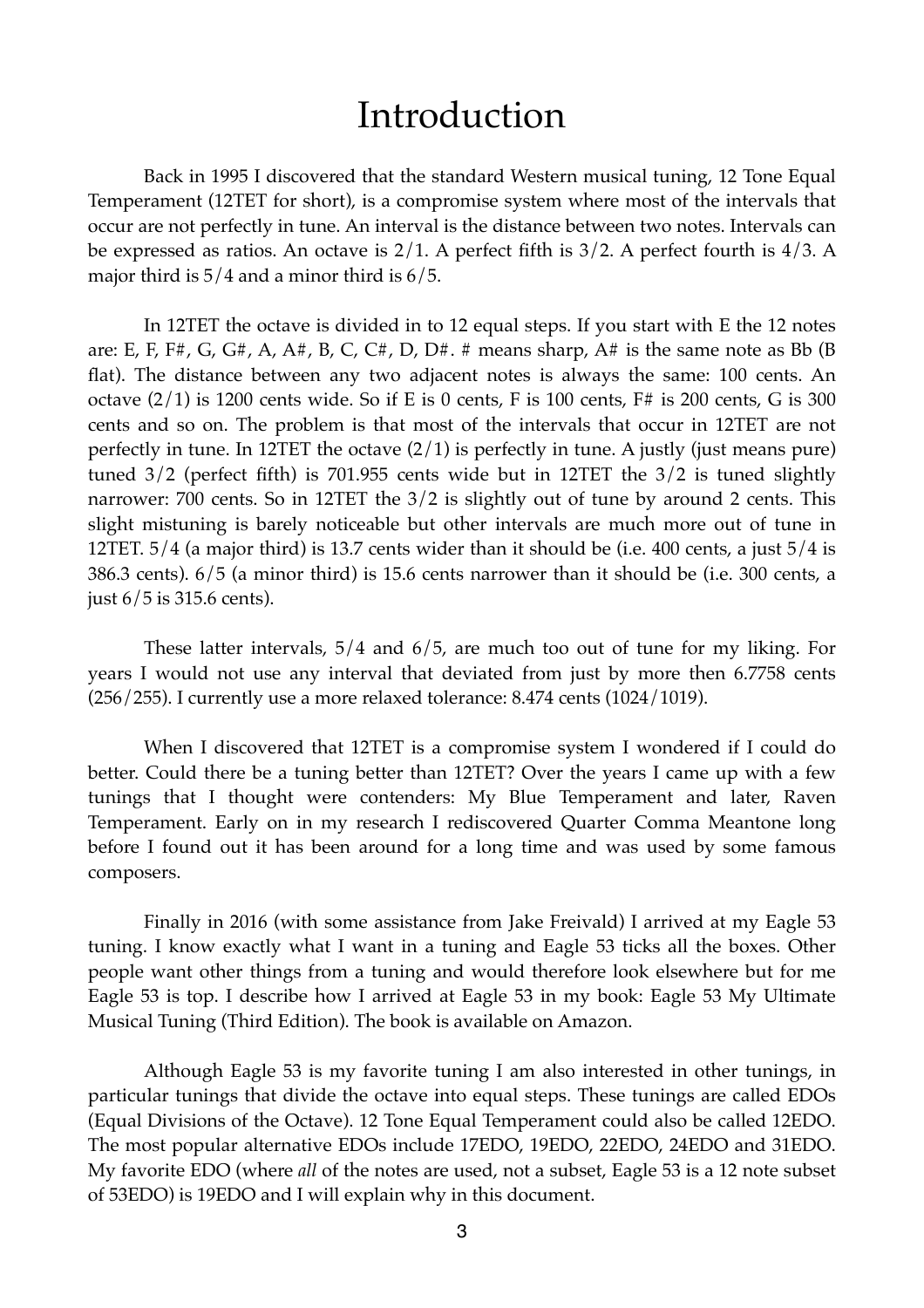### Chapter One Melody

I have a formula to determine how strong a just interval is. If the interval is  $x/y$ (where x and y are positive integers) the strength of the interval is  $2/x + 2/y$ . I have reasons for not using  $1/x + 1/y$ , this is explained in a few of my other books. If an interval has a strength value of 0.2 or higher then it is, for me, acceptable. This is in the context of melody, two notes played in sequence. In a harmony context, two notes played simultaneously, my cut off point is 0.4.

The narrowest just interval (apart from a unison,  $1/1$ ) that has a strength value >=0.2 is 20/19 (88.8 cents). Here is a comprehensive list of intervals that have a strength value of 0.2 or higher, over a one octave range. The ratios in the left column are the just intervals. The numbers in the middle column are the strength values using my formula and the numbers in the right hand column are the widths of the intervals in cents.

| 1/1   | -                        | 4.0   | —                        | 0.0c    |
|-------|--------------------------|-------|--------------------------|---------|
| 20/19 | $\overline{\phantom{0}}$ | 0.205 | $\overline{\phantom{0}}$ | 88.801c |
| 19/18 | $\overline{\phantom{0}}$ | 0.216 | $\overline{\phantom{0}}$ | 93.603c |
| 18/17 | $\overline{a}$           | 0.229 | $\overline{a}$           | 98.955c |
| 17/16 | $\overline{a}$           | 0.243 | $\overline{\phantom{0}}$ | 104.96c |
| 16/15 | $\overline{\phantom{0}}$ | 0.258 | $\overline{\phantom{0}}$ | 111.73c |
| 15/14 | $\overline{\phantom{0}}$ | 0.276 | —                        | 119.44c |
| 14/13 | $\overline{a}$           | 0.297 | $\overline{\phantom{0}}$ | 128.3c  |
| 13/12 | $\overline{\phantom{0}}$ | 0.321 | $\overline{\phantom{0}}$ | 138.57c |
| 12/11 | —                        | 0.348 | —                        | 150.64c |
| 11/10 | $\overline{\phantom{0}}$ | 0.382 | —                        | 165c    |
| 21/19 | $\overline{\phantom{0}}$ | 0.201 | $\overline{\phantom{0}}$ | 173.27c |
| 10/9  | $\overline{\phantom{0}}$ | 0.422 | —                        | 182.4c  |
| 19/17 | $\overline{a}$           | 0.223 | $\overline{\phantom{0}}$ | 192.56c |
| 9/8   | -                        | 0.472 | —                        | 203.91c |
| 17/15 | $\overline{\phantom{0}}$ | 0.251 | —                        | 216.69c |
| 8/7   | —                        | 0.536 | —                        | 231.17c |
| 15/13 | $\overline{a}$           | 0.287 | $\overline{a}$           | 247.74c |
| 7/6   | -                        | 0.619 | —                        | 266.87c |
| 20/17 | $\overline{\phantom{0}}$ | 0.218 | $\overline{\phantom{0}}$ | 281.36c |
| 13/11 | $\overline{\phantom{0}}$ | 0.336 | $\overline{\phantom{0}}$ | 289.21c |
| 19/16 | $\overline{a}$           | 0.23  | -                        | 297.51c |
| 6/5   | —                        | 0.733 | —                        | 315.64c |
| 17/14 | $\overline{\phantom{0}}$ | 0.261 | $\overline{\phantom{0}}$ | 336.13c |
| 11/9  | —                        | 0.404 | —                        | 347.41c |
| 16/13 | $\overline{\phantom{0}}$ | 0.279 | $\overline{\phantom{0}}$ | 359.47c |
| 21/17 | -                        | 0.213 | —                        | 365.83c |
| 5/4   | —                        | 0.9   | -                        | 386.31c |
| 19/15 | $\overline{a}$           | 0.239 | $\overline{\phantom{0}}$ | 409.24c |
| 14/11 | $\overline{a}$           | 0.325 | $\overline{a}$           | 417.51c |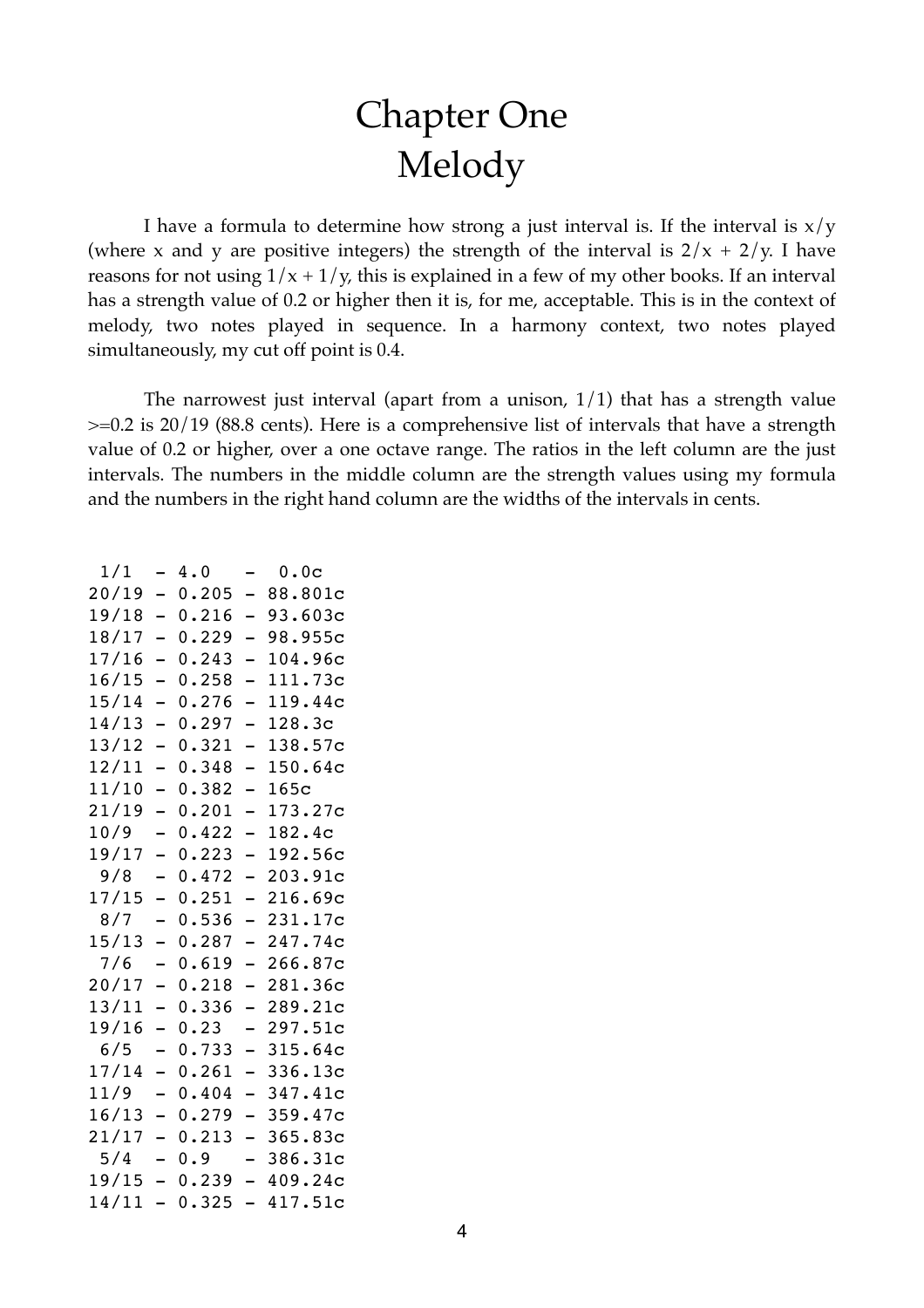| 9/7   |                          | 0.508 | $\overline{\phantom{0}}$ | 435.08c |
|-------|--------------------------|-------|--------------------------|---------|
| 22/17 | $\overline{\phantom{0}}$ | 0.209 | $\overline{\phantom{0}}$ | 446.36c |
| 13/10 | $\overline{\phantom{0}}$ | 0.354 | $\overline{\phantom{0}}$ | 454.21c |
| 17/13 | $\overline{a}$           | 0.271 | $\overline{\phantom{0}}$ | 464.43c |
| 21/16 | $\overline{\phantom{0}}$ | 0.22  | —                        | 470.78c |
| 4/3   | —                        | 1.17  | $\overline{\phantom{0}}$ | 498.04c |
| 23/17 | $\overline{a}$           | 0.205 | $\overline{a}$           | 523.32c |
| 19/14 | $\overline{\phantom{0}}$ | 0.248 | $\overline{\phantom{0}}$ | 528.69c |
| 15/11 | $\overline{\phantom{0}}$ | 0.315 | $\overline{\phantom{0}}$ | 536.95c |
| 11/8  | $\overline{a}$           | 0.432 | $\overline{\phantom{0}}$ | 551.32c |
| 18/13 | $\overline{\phantom{0}}$ | 0.265 | $\overline{\phantom{0}}$ | 563.38c |
| 7/5   | -                        | 0.686 | $\overline{\phantom{0}}$ | 582.51c |
| 24/17 | $\overline{a}$           | 0.201 | $\overline{\phantom{0}}$ | 597c    |
| 17/12 | -                        | 0.284 | $\overline{\phantom{0}}$ | 603c    |
| 10/7  | -                        | 0.486 | $\overline{\phantom{0}}$ | 617.49c |
| 23/16 | $\overline{a}$           | 0.212 | $\overline{\phantom{0}}$ | 628.27c |
| 13/9  | -                        | 0.376 | $\overline{\phantom{0}}$ | 636.62c |
| 16/11 | $\overline{\phantom{0}}$ | 0.307 | $\overline{\phantom{0}}$ | 648.68c |
| 19/13 | $\overline{a}$           | 0.259 | $\overline{\phantom{0}}$ | 656.99c |
| 22/15 | $\overline{a}$           | 0.224 | $\overline{\phantom{0}}$ | 663.05c |
| 3/2   | -                        | 1.67  | —                        | 701.96c |
| 23/15 | $\overline{a}$           | 0.22  | $\overline{a}$           | 740.01c |
| 20/13 | -                        | 0.254 | $\overline{\phantom{0}}$ | 745.79c |
| 17/11 | $\overline{\phantom{0}}$ | 0.299 | $\overline{\phantom{0}}$ | 753.64c |
| 14/9  | $\overline{a}$           | 0.365 | $\overline{a}$           | 764.92c |
| 25/16 | $\overline{\phantom{0}}$ | 0.205 | $\overline{\phantom{0}}$ | 772.63c |
| 11/7  | $\overline{\phantom{0}}$ | 0.468 | -                        | 782.49c |
| 19/12 | $\overline{a}$           | 0.272 | $\overline{\phantom{0}}$ | 795.56c |
| 8/5   | -                        | 0.65  | -                        | 813.69c |
| 21/13 | $\overline{\phantom{0}}$ | 0.249 | $\overline{\phantom{0}}$ | 830.25c |
| 13/8  |                          | 0.404 | $\overline{\phantom{0}}$ | 840.53c |
| 18/11 | $\overline{a}$           | 0.293 | $\overline{\phantom{0}}$ | 852.59c |
| 23/14 | $\overline{a}$           | 0.23  | -                        | 859.45c |
| 5/3   |                          | 1.07  | $\overline{\phantom{0}}$ | 884.36c |
| 22/13 | -                        | 0.245 | —                        | 910.79c |
| 17/10 | -                        | 0.318 | $\overline{\phantom{0}}$ | 918.64c |
| 12/7  |                          | 0.452 | —                        | 933.13c |
| 19/11 | -                        | 0.287 | -                        | 946.2c  |
| 26/15 | $\overline{\phantom{0}}$ | 0.21  | -                        | 952.26c |
| 7/4   |                          | 0.786 | $\overline{\phantom{0}}$ | 968.83c |
| 23/13 | -                        | 0.241 | $\overline{\phantom{0}}$ | 987.75c |
| 16/9  |                          | 0.347 | $\overline{\phantom{0}}$ | 996.09c |
| 25/14 | $\overline{a}$           | 0.223 | $\overline{\phantom{0}}$ | 1003.8c |
| 9/5   | -                        | 0.622 | —                        | 1017.6c |
| 20/11 | -                        | 0.282 | —                        | 1035c   |
| 11/6  |                          | 0.515 | $\overline{\phantom{0}}$ | 1049.4c |
| 24/13 | -                        | 0.237 | $\overline{\phantom{0}}$ | 1061.4c |
| 13/7  |                          | 0.44  |                          | 1071.7c |
| 28/15 | $\overline{a}$           | 0.205 | $\overline{\phantom{0}}$ | 1080.6c |
| 15/8  | —                        | 0.383 | $\overline{\phantom{0}}$ | 1088.3c |
| 17/9  |                          | 0.34  |                          | 1101c   |
| 19/10 | $\overline{a}$           | 0.305 | $\overline{a}$           | 1111.2c |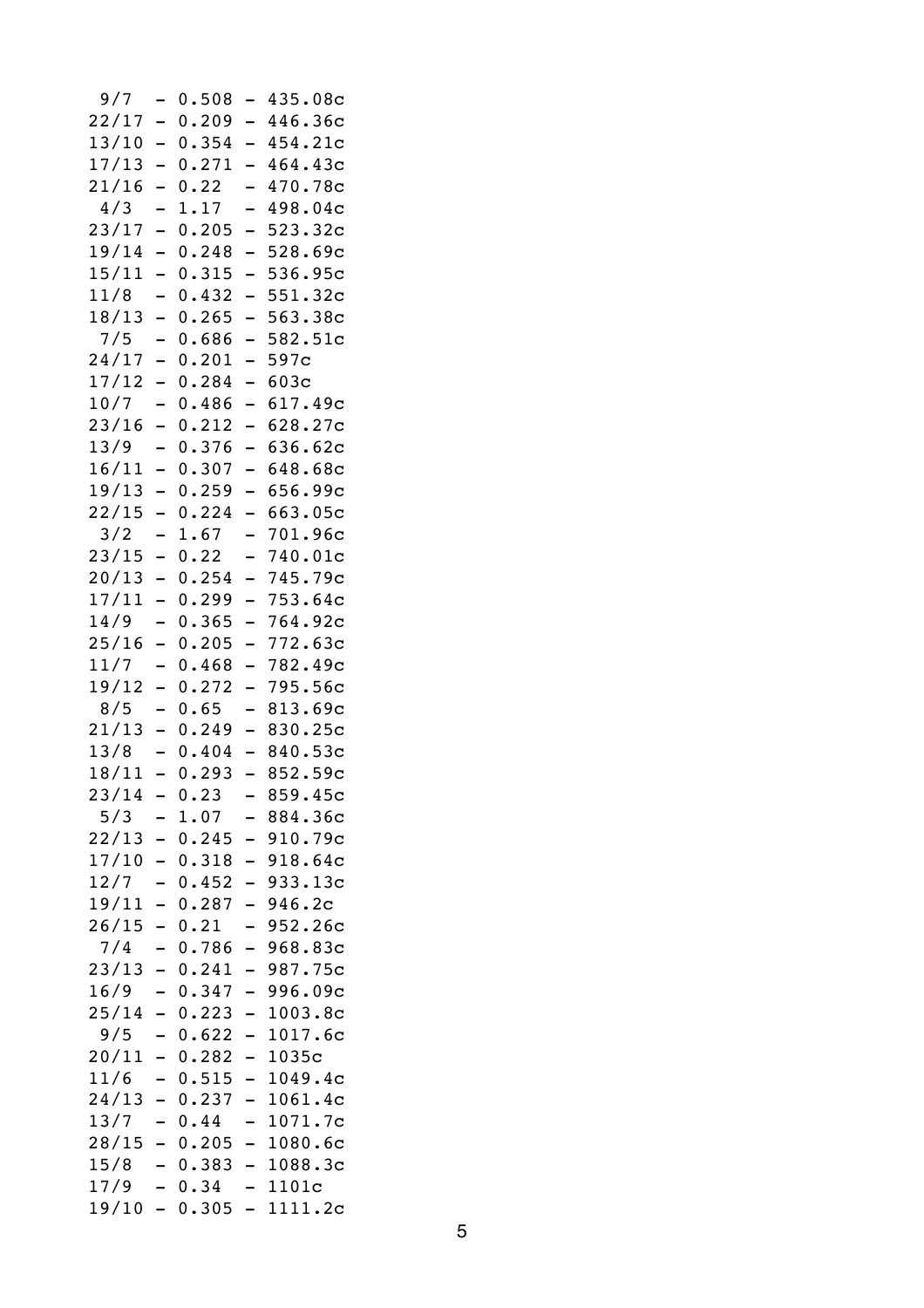$21/11 - 0.277 - 1119.5c$  $23/12 - 0.254 - 1126.3c$  $25/13 - 0.234 - 1132.1c$  $27/14 - 0.217 - 1137c$  $29/15 - 0.202 - 1141.3c$  $2/1 - 3 - 1200c$ 

 I allow a maximum deviation from just of plus or minus 8.474 cents (1024/1019) so any interval within 8.474 cents of any just interval listed should be acceptable. Here are a few approximate ranges within which melodic intervals are, for me, illegal...

8.5c to 80.3c 479.3c to 489.5c 506.5c to 514.8c 671.5c to 693.5c 710.5c to 731.5c 1149.8c to 1191.5c

 I'm just listing the larger ranges here, there are a few more narrower ones. Are there any EDOs where, over a one octave range, every note pairs nicely, melodically, with every other note?

1EDO is 0 cents and 1200 cents  $(1/1$  and  $2/1)$ , a justly tuned octave. It's good but not very interesting due to scarcity of notes.

2EDO is 0c, 600c and 1200c. 600c is close to 17/12 so 2EDO is good but again, very few notes.

3EDO is 0c, 400c, 800c and 1200c. 400 cents is not within 8.474 cents of any good just interval listed above so 3EDO is out. So is 6EDO, 9EDO, 12EDO and 15EDO because these are all multiples of 3 which means they all contain a 400 cents interval which I deem to be illegal.

4EDO is 0c, 300c, 600c, 900c and 1200c. 900 cents is not within 8.474 cents of any good just interval listed above so 4EDO is out. So is 8EDO and 12EDO (again) because these are multiples of 4 which means they contain a 900 cents interval which I deem to be illegal.

5EDO contains a 720 cents interval which is not within 8.474 cents of any good interval listed above so 5EDO is out. 10EDO is out because 10 is a multiple of 5.

7EDO contains a 685.7 cents interval which is not within 8.474 cents of any melody interval I deem to be good. 14EDO is out as well because 14 is a multiple of 7.

11EDO contains a 872.7 cents interval which is not close to any of the good intervals in the list above so 11EDO is out.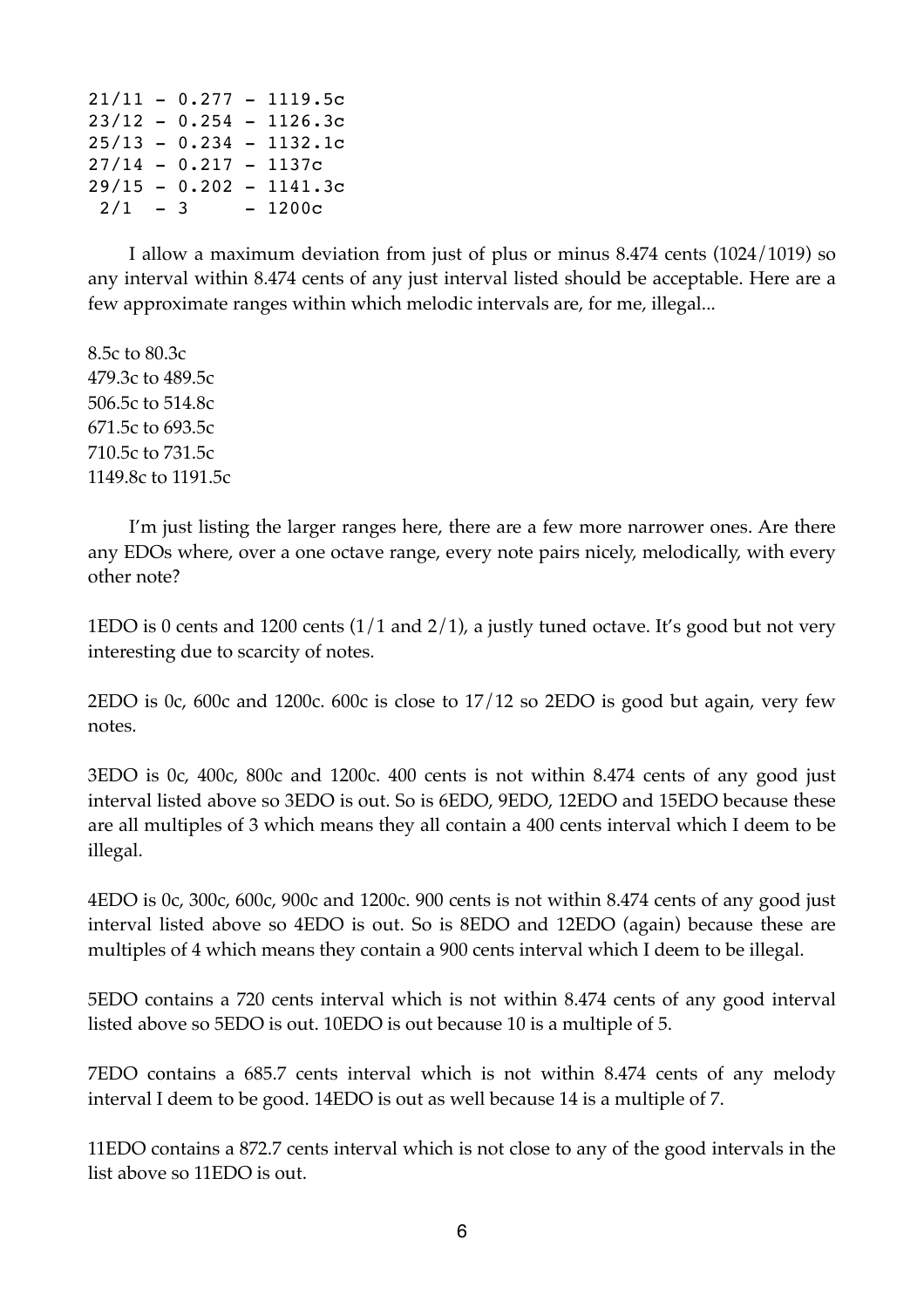13EDO is good! All the intervals over a one octave range are within 8.474 cents of a good interval in the list above.

| 13EDO   |                                      |  |
|---------|--------------------------------------|--|
| 0.0c    | 1/1                                  |  |
| 92.3c   | 19/18                                |  |
| 184.6c  | $10/9*$                              |  |
| 276.9c  | 20/17                                |  |
| 369.2c  | 21/17                                |  |
| 461.5c  | 17/13                                |  |
| 553.8c  | $11/8*$                              |  |
| 646.2c  | 16/11                                |  |
| 738.5c  | 23/15                                |  |
| 830.8c  | 21/13                                |  |
| 923.1c  | 17/10                                |  |
| 1015.4c | $9/5*$                               |  |
| 1107.7c | 19/10                                |  |
| 1200.0c | 2/1                                  |  |
|         | * indicates a good harmony interval. |  |
|         |                                      |  |

 EDOs from 15 to 141 (15EDO to 141EDO) are out because the narrowest interval that occurs (apart from a unison, 1/1) in these is between 8.5 cents and 80.3 cents, an illegal range.

 So 13EDO has the property that, over a one octave range, every note pairs with every other note (in melody) in an acceptable manner. But it's not a great tuning. There is no 3/2, 4/3, 5/3, 5/4, 6/5, 7/4, 7/5, 7/6, 8/5 or 8/7. There are only three intervals (not counting 1/1 and 2/1) that are useful in a harmony context and these are 10/9, 11/8 and 9/5. So for me 13EDO is a curiosity but not a practical tuning, especially if you want to play chords.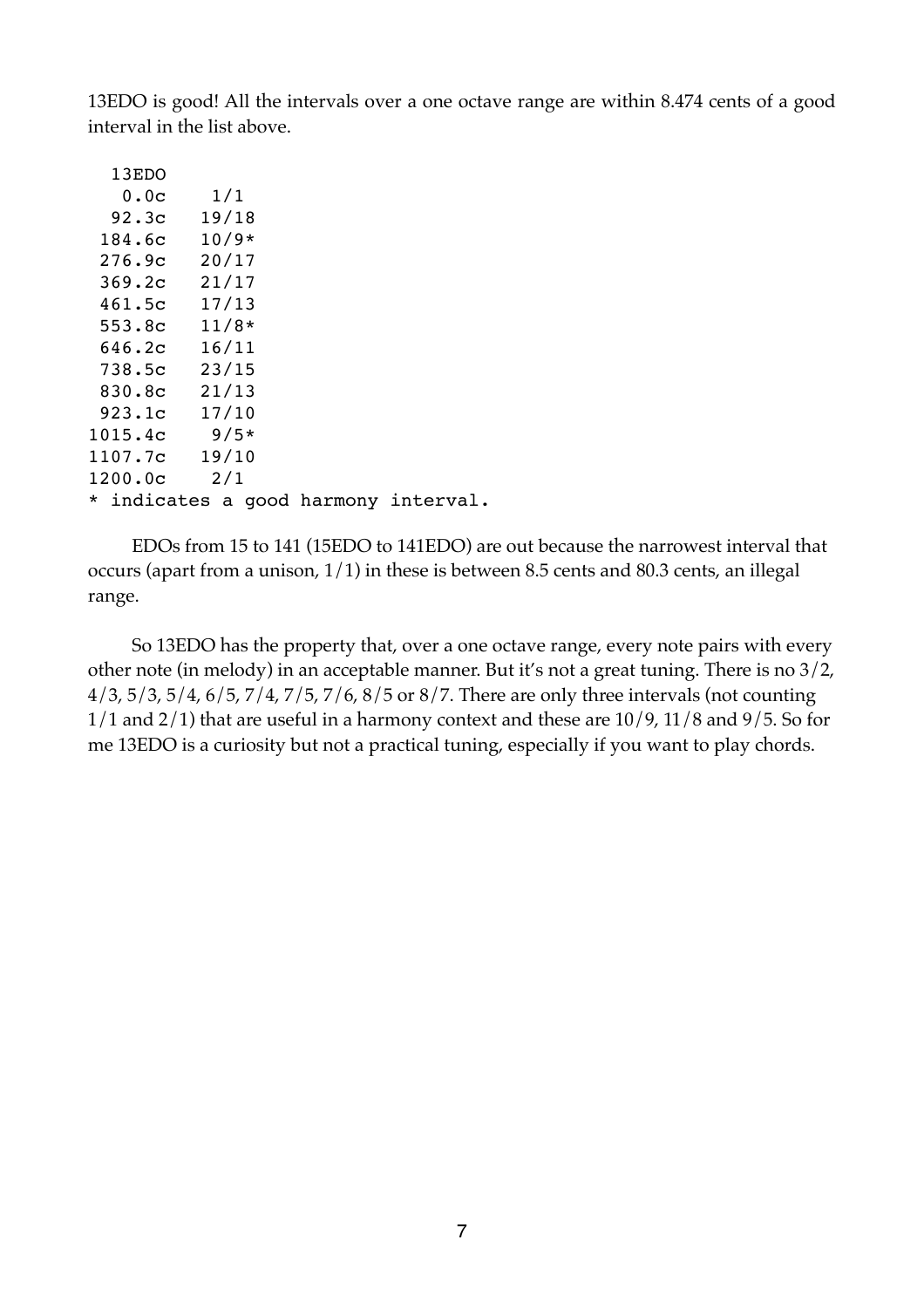### Chapter Two Harmony

 The strongest interval between 1/1 and 2/1 is the perfect fifth: 3/2. When choosing an EDO it would be nice if it had a perfect fifth within 8.474 cents of just. What EDOs have this property? We are looking for fifths between 693.481 cents and 710.429 cents. A just fifth (3/2) is 701.955 cents wide.

12EDO fifth is 700 cents 17EDO fifth is 705.882 cents 19EDO fifth is 694.737 cents 22EDO fifth is 709.091 cents 24EDO fifth is 700 cents 29EDO fifth is 703.448 cents 31EDO fifth is 696.774 cents 34EDO fifth is 705.882 cents

If a fifth  $(3/2)$  is good in an EDO then a fourth  $(4/3)$  will be good as well. The distance from  $3/2$  to  $2/1$  is  $4/3$ .

Why stop at 34? I play guitar and I don't like having frets bunched up close together. Personally I would not be comfortable with more than 22 frets per octave but I know of other guitarists who are happy to play guitars with up to 34 frets per octave.

 I like major chords. A six-note major chord on a regular guitar looks like... 2:3:4:5:6:8. These numbers show how the frequencies of each note relate to each other (approximately). So the frequencies of the lowest note and the note just above it make a ratio of roughly 2:3. The two highest notes make a ratio of 6:8 (approximately) which can be simplified to 3:4.

 In general the smaller the numbers, the sweeter the chord. A six-note minor chord looks like... 10:15:20:24:30:40. These are much bigger numbers than the numbers in the major chord and indeed the minor chord sounds a lot weaker than the major chord.

 I would like to have 2:3:4:5:6:8 major chords available in a tuning where all the intervals (pairs of notes) in the chord are within 8.474 cents of just. On a regular 12EDO guitar the 5 (a major third over the 4) in the 2:3:4:5:6:8 is too sharp by 13.7 cents, so it is too out of tune for my liking. Are 2:3:4:5:6:8 chords available in other EDOs within 8.474 cents of just? Yes, 19EDO, 31EDO and 34EDO have good major chords. I won't use the major chord in 22EDO because the 5/3 interval is too narrow by 11.63 cents.

 What about 2:3:4:5:6:7 chords? The lowest EDO where these are within 8.474 cents of just is 31EDO. 31 frets per octave is too many for me.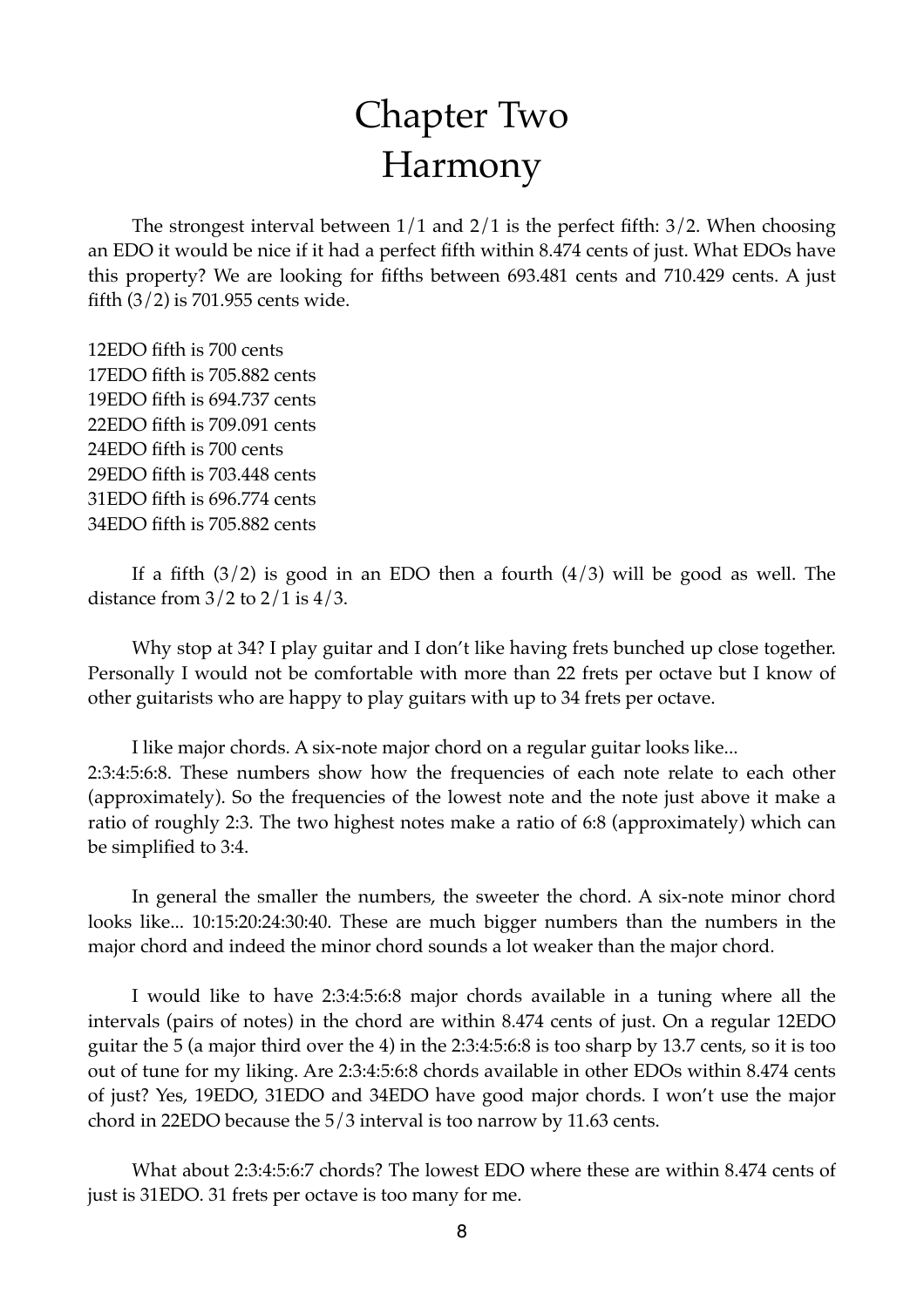The 2:3:4:5:6:8 chord sounds stronger than the 2:3:4:5:6:7 chord even though 7 is smaller than 8. The reason is that the 8 resonates strongly with the 2 and 4 (8:2 is a double octave and 8:4 is an octave). I prefer 2:3:4:5:6:8 chords to 2:3:4:5:6:7 chords.

 If I had to choose an EDO, especially for guitars, it would be 19EDO. I'm not too concerned if I don't have any 7s available. 7/4, 7/5 and 7/6 don't occur in 12TET (or 12EDO, same thing) so I'm not really losing anything by switching to 19EDO. And major and minor chords are good in 19EDO.

 I would consider using 22EDO and 17EDO as well. 22EDO has some interesting chords and 17EDO is good melodically. I don't see much advantage in 24EDO, the 12 extra notes don't get you many new good intervals. 11/9, 11/8 and 11/6 occur in 24EDO. I won't use 11/6 in a chord because the first overtone of the 6 beats against the fundamental of the 11.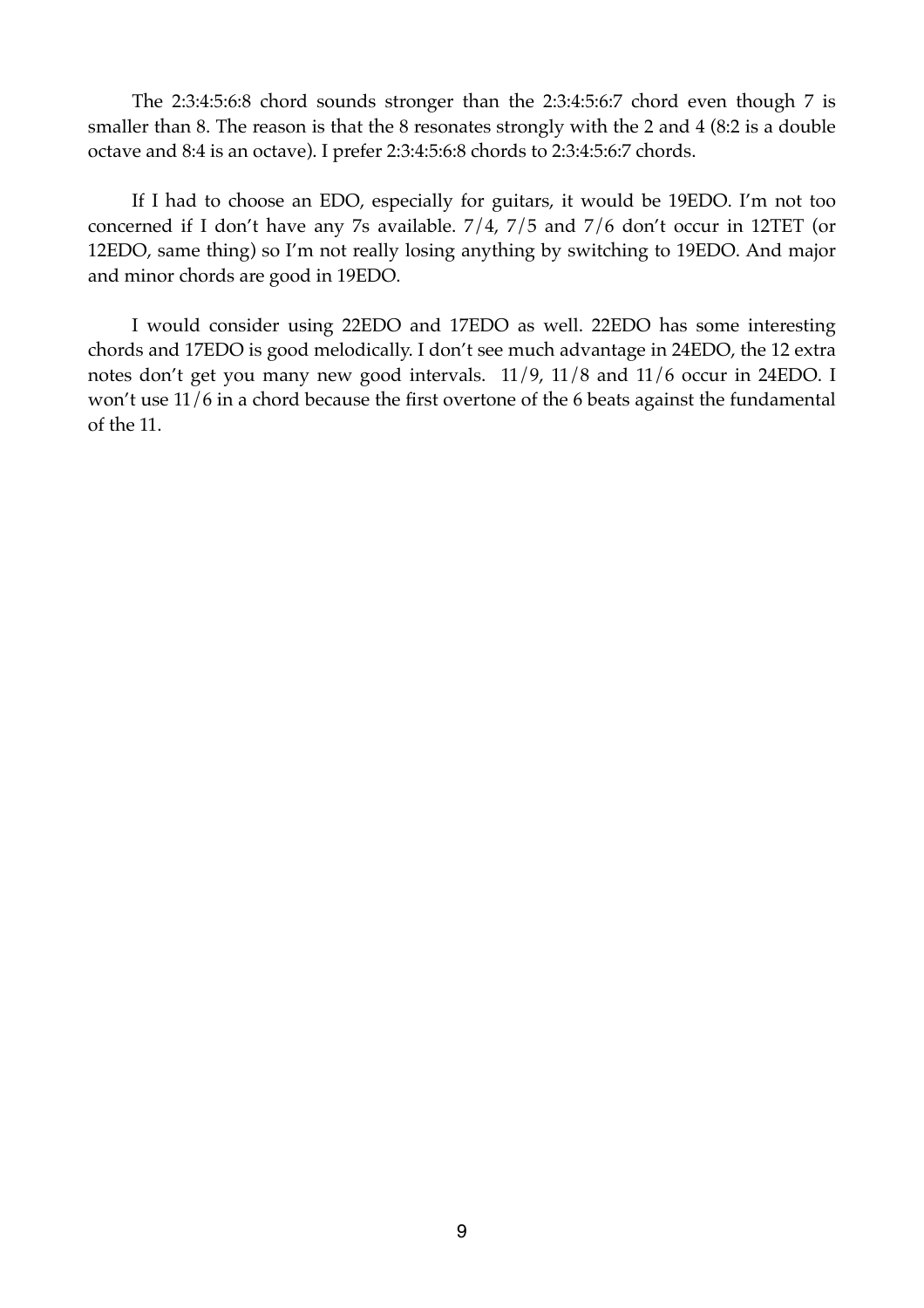### Chapter Three Scales and Chord Groups

 So of the three EDOs I would consider (17, 19 and 22), which are the best for melodies (not chords)? Looking at 22EDO first, there are three intervals in 22EDO that I won't use in a melody context (over a one octave range). These are: 54.55c (one step), 327.273c (six steps) and 872.727c (sixteen steps). These intervals are not within 8.474 cents of any of the good intervals listed in chapter one. So if I am composing a melody I have to avoid notes that are one step apart, six steps apart and sixteen steps apart. This limits my options when composing melodies.

 What about 17EDO? All the melodic intervals over a one octave range are acceptable except for the single step (70.588c). However, many of the stronger intervals are missing. 3/2 and 4/3 are good but there is no good 6/5, 5/4, 8/5, 5/3 or 9/5 in 17EDO.

 How does 19EDO fare? Very good. Like 17EDO there is only one sour interval over a one octave range and that is the single step (63.158c). Also 6/5, 5/4, 4/3, 3/2, 8/5, 5/3 and 9/5 are all within 8.474 cents of just in 19EDO. So of the three EDOs (17, 19 and 22) 19 wins in both harmony (good major and minor chords in 19EDO) and melody (only one sour interval between 1/1 and 2/1 and all of the strongest intervals occur).

 24EDO has four intervals (over an octave) that I deem to be illegal: 50c, 400c, 900c and 1150c. 31EDO has three intervals (over an octave) that I deem to be illegal: 38.71c, 77.42c and 1161.29c.

 Below is a list of intervals that occur in 19EDO over a five-octave range. Melodically they are all good except for the 63 cents single step. Intervals that are good in a harmony context are indicated by an asterisk \*.

| 1  | O       |                     |
|----|---------|---------------------|
| 2  | 63.1579 | NO                  |
| 3  | 126.316 | $15/14$ and $14/13$ |
| 4  | 189.474 | $10/9*$ and $19/17$ |
| 5  | 252.632 | 15/13               |
| 6  | 315.789 | $6/5*$              |
| 7  | 378.947 | $5/4*$              |
| 8  | 442.105 | $9/7*$ and 22/17    |
| 9  | 505,263 | $4/3*$              |
| 10 | 568.421 | 18/13               |
| 11 | 631.579 | 23/16 and 13/9      |
| 12 | 694.737 | $3/2*$              |
| 13 | 757.895 | $17/11$ and $14/9$  |
| 14 | 821.053 | $8/5*$              |
| 15 | 884.211 | $5/3*$              |
| 16 | 947.368 | 19/11 and 26/15     |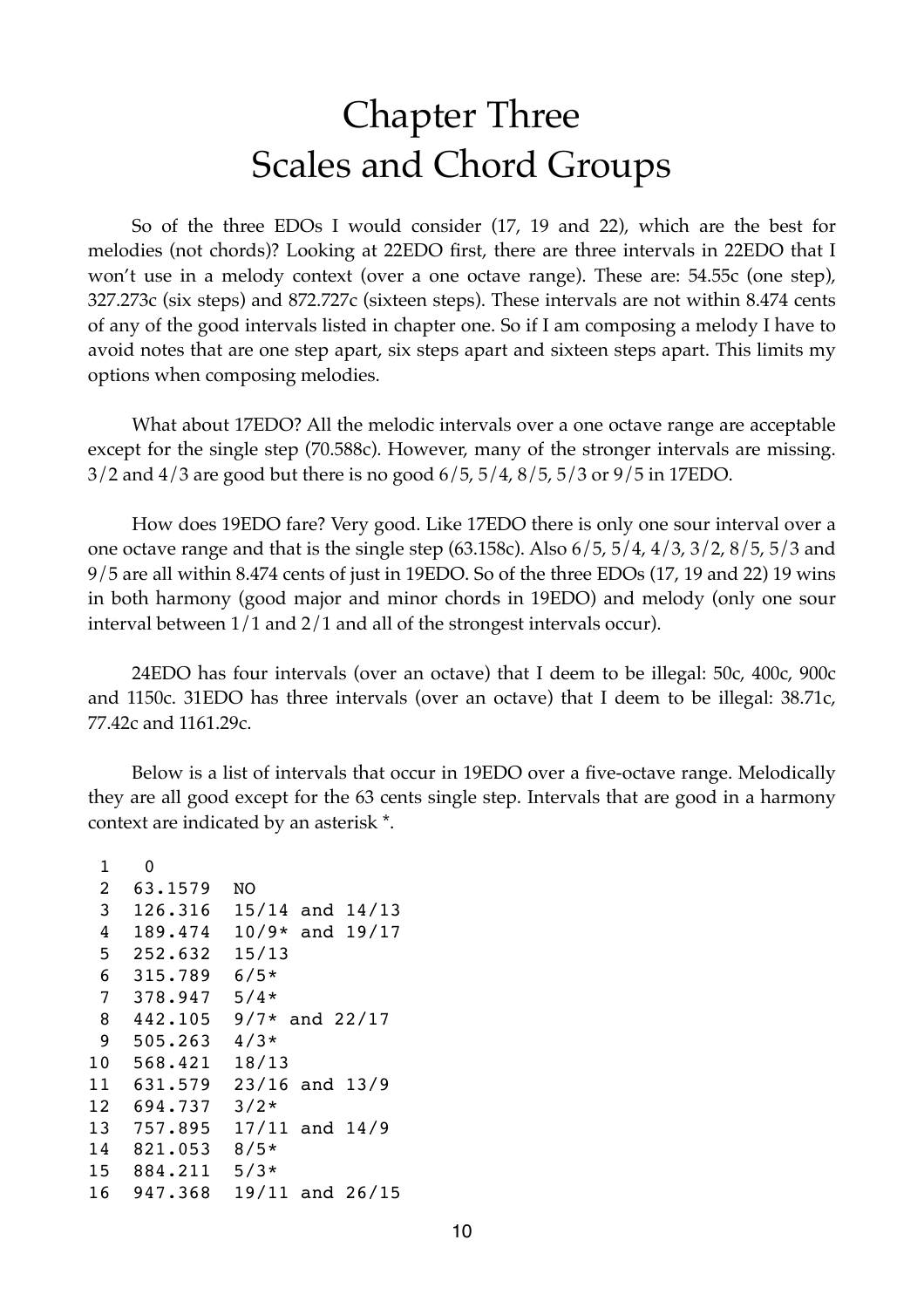17 1010.53 25/14 and 9/5\* 18 1073.68 13/7 and 28/15 19 1136.84 25/13 and 27/14 and 29/15 20 1200 2/1\* 1263.16 29/14 and 27/13 and 25/12 1326.32 15/7 and 28/13 1389.47 20/9 and 29/13 1452.63 30/13 1515.79 12/5\* 1578.95 5/2\* 1642.11 18/7 and 31/12 1705.26 8/3\* 1768.42 36/13 and 25/9 1831.58 23/8 and 26/9 1894.74 3/1\* 1957.89 34/11 and 31/10 and 28/9 2021.05 16/5\* and 29/9 2084.21 10/3\* 2147.37 31/9 and 38/11 2210.53 25/7 and 43/12 and 18/5\* 2273.68 26/7 and 41/11 2336.84 27/7 and 31/8  $2400 \t 4/1*$ 2463.16 29/7 and 25/6\* 2526.32 30/7 and 43/10 2589.47 40/9 and 49/11 2652.63 37/8 and 51/11 2715.79 43/9 and 24/5\* and 53/11 2778.95 5/1\* 2842.11 36/7 and 31/6 and 57/11 2905.26 16/3\* and 59/11 and 43/8 2968.42 61/11 and 50/9 and 39/7 3031.58 23/4\* and 52/9 3094.74 6/1\* 3157.89 68/11 and 31/5\* and 56/9 3221.05 32/5\* and 45/7 and 58/9 and 71/11 3284.21 73/11 and 20/3\* 3347.37 62/9 and 69/10 and 76/11 3410.53 50/7 and 43/6 and 79/11 and 36/5\* 3473.68 52/7 and 67/9 and 82/11 3536.84 77/10 and 54/7 and 85/11 and 31/4\* 3600 8/1\* For the remainder of this list I'm just mentioning one ratio per interval even though other close good ratios occur. 3663.16 25/3\* 3726.32 43/5\* 3789.47 98/11 3852.63 37/4\* 3915.79 48/5\* 3978.95 10/1\* 4042.11 31/3\* 4105.26 43/4\*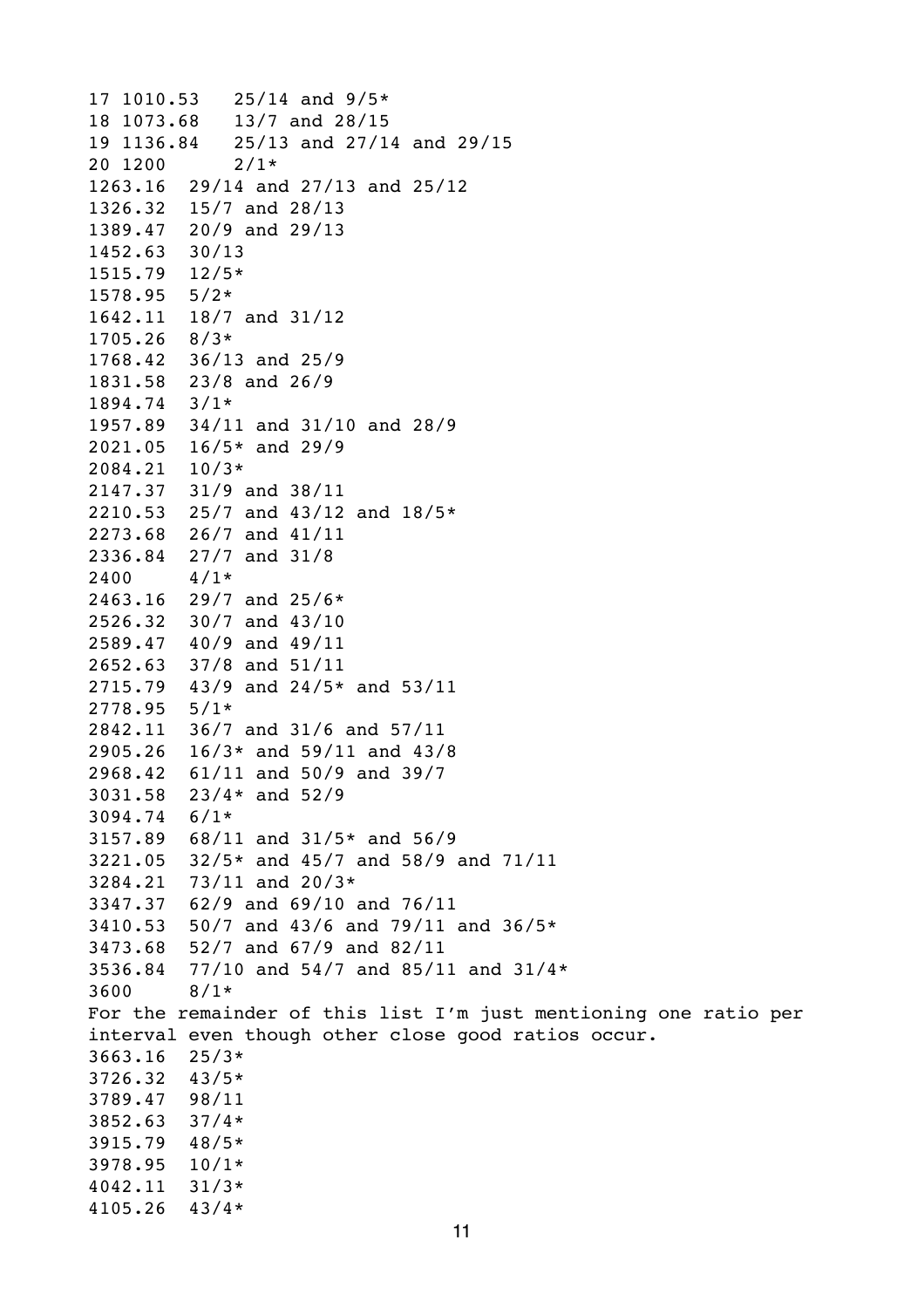| 4168.42 | 100/9    |
|---------|----------|
| 4231.58 | $23/2*$  |
| 4294.74 | $12/1*$  |
| 4357.89 | $62/5*$  |
| 4421.05 | $64/5*$  |
| 4484.21 | $40/3*$  |
| 4547.37 | $69/5*$  |
| 4610.53 | $43/3*$  |
| 4673.68 | 119/8    |
| 4736.84 | $31/2*$  |
| 4800    | 16/1*    |
| 4863.16 | $83/5*$  |
| 4926.32 | $86/5*$  |
| 4989.47 | $89/5*$  |
| 5052.63 | $37/2*$  |
| 5115.79 | $96/5*$  |
| 5178.95 | $20/1*$  |
| 5242.11 | $62/3*$  |
| 5305.26 | $107/5*$ |
| 5368.42 | $111/5*$ |
| 5431.58 | 23/1*    |
| 5494.74 | $24/1*$  |
| 5557.89 | 99/4*    |
| 5621.05 | $77/3*$  |
| 5684.21 | $80/3*$  |
| 5747.37 | 83/3*    |
| 5810.53 | $86/3*$  |
| 5873.68 | $119/4*$ |
| 5936.84 | $154/5*$ |
| 6000    | $32/1*$  |

 *Any* melodic interval wider than 6,000 cents I deem to be acceptable. In the table below nine scales are listed. The first has ten notes: 1/1 and 2/1 and eight notes in between (nine notes per octave). The other eight scales have nine notes: 1/1 and 2/1 and seven notes in between (eight notes per octave). All of these scales have a 1/1, 4/3, 3/2 and 2/1. There are no two notes a single step apart which is, for me, a sour melodic interval.

|     | າ<br>ı | 3     | 4    | 5     | 6   | ¬   | 8   | 9   |       |      |     | 13   | 4   | 15  | 16    | 7   | 18   | 19    | 20  |
|-----|--------|-------|------|-------|-----|-----|-----|-----|-------|------|-----|------|-----|-----|-------|-----|------|-------|-----|
| ©   |        | ☺     |      | ©     |     | ©   |     | ©   |       |      | ©   |      | ©   |     | ©     |     | ©    |       | ©   |
| ©   |        | ©     |      | ©     |     | ©   |     | ©   |       |      | ©   |      | ©   |     |       | ©   |      |       | ©   |
| ©   |        | ©     |      | ©     |     | ©   |     | ©   |       |      | ©   |      | ©   |     |       |     | ©    |       | ©   |
| ©   |        | ©     |      | O     |     | ©   |     | ©   |       |      | O   |      |     | ©   |       | ల   |      |       | ©   |
| ©   |        | ©     |      | O     |     | O   |     | ©   |       |      | ©   |      |     | ©   |       |     | ☺    |       | O   |
| ©   |        | ©     |      |       | ©   |     |     | ©   |       |      | O   |      | ©   |     | ©     |     | ©    |       | ©   |
| ©   |        | ©     |      |       |     | O   |     | ©   |       |      | O   |      | ©   |     | ©     |     | O    |       | O   |
| ©   |        |       | ©    |       | ©   |     |     | ©   |       |      | ◎   |      | ©   |     | ©     |     | O    |       | ©   |
| ©   |        |       | ©    |       |     | ©   |     | ©   |       |      | ©   |      | ☺   |     | ©     |     | ©    |       | ☺   |
| 1/1 | x      | 15/14 | 10/9 | 15/13 | 6/5 | 5/4 | 9/7 | 4/3 | 18/13 | 13/9 | 3/2 | 14/9 | 8/5 | 5/3 | 19/11 | 9/5 | 13/7 | 25/13 | 2/1 |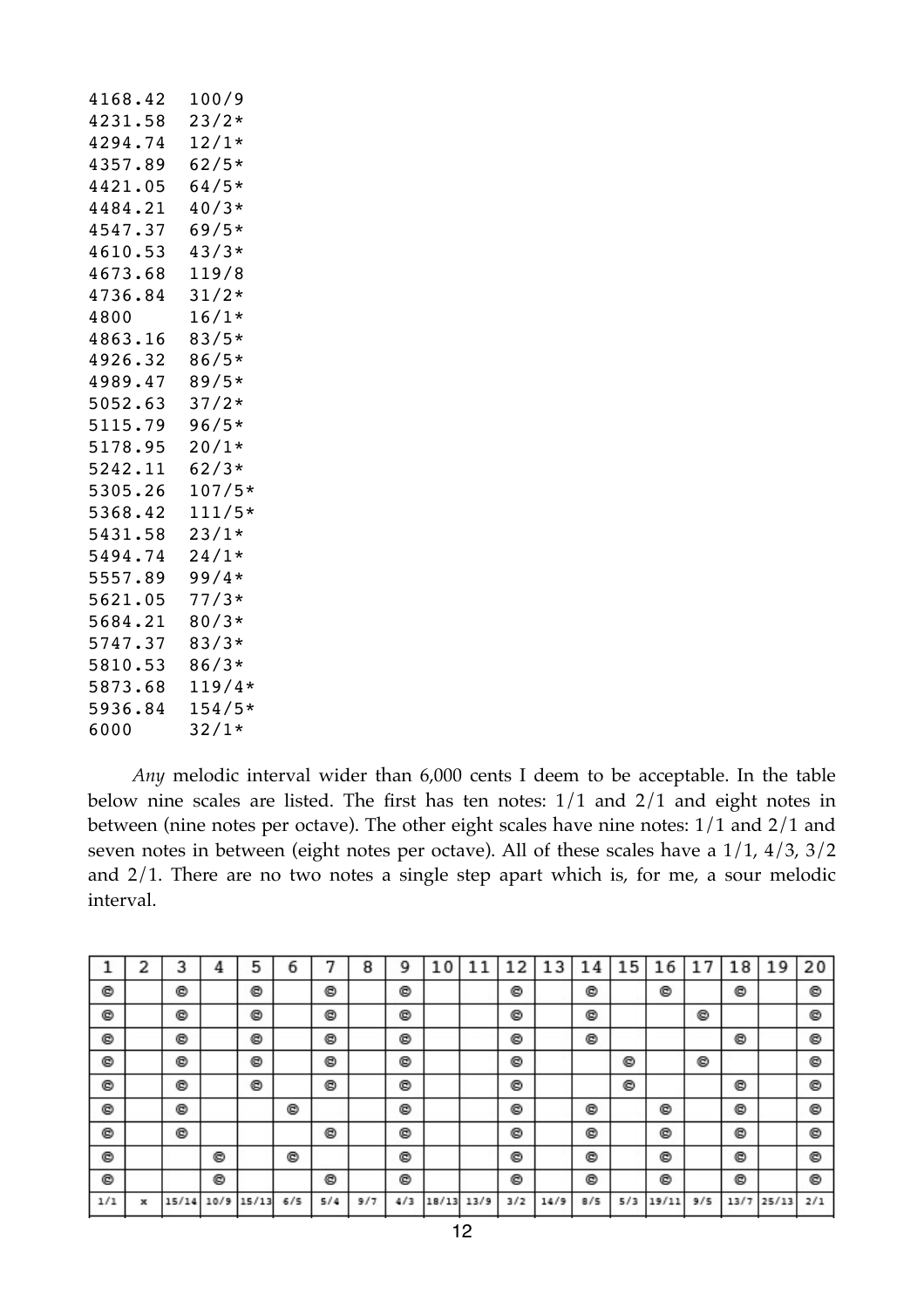I don't like having three or more notes bunched up close together, two is fine but three or more, no (because 15/14 is tolerable but not very strong and the fewer 15/14s the better). If '1' is a note and '0' is a space then I don't like 10101 (in 19 EDO). 101001 is okay and so is 100101 but not 10101. Below are 16 eight-note scales (seven notes per octave) that do not have any notes that follow the 10101 pattern (over a one octave range).

| $\mathbf{1}$ | 2 | 3     | 4    | 5     | 6   | 7   | 8   | 9   | 10    | 11   | 12  | 13   | 14  | 15  | 16    | 17  | 18   | 19    | 20  |
|--------------|---|-------|------|-------|-----|-----|-----|-----|-------|------|-----|------|-----|-----|-------|-----|------|-------|-----|
| ©            |   | ◎     |      |       | ©   |     |     | ©   |       |      | O   |      | ◎   |     |       | ల   |      |       | O   |
| ©            |   | ◎     |      |       | ©   |     |     | ©   |       |      | O   |      | ©   |     |       |     | O    |       | ©   |
| ©            |   | ◎     |      |       | ©   |     |     | ©   |       |      | ☺   |      |     | ©   |       | ©   |      |       | O   |
| ©            |   | ◎     |      |       | ©   |     |     | ©   |       |      | ☺   |      |     | ø   |       |     | ©    |       | ©   |
| ©            |   | ◎     |      |       |     | ©   |     | ©   |       |      | ☺   |      | ◎   |     |       | O   |      |       | ©   |
| ©            |   | ◎     |      |       |     | O   |     | ©   |       |      | ☺   |      | ◎   |     |       |     | O    |       | O   |
| ©            |   | ©     |      |       |     | O   |     | ©   |       |      | ø   |      |     | ø   |       | ø   |      |       | O   |
| ©            |   | ◎     |      |       |     | O   |     | ©   |       |      | ø   |      |     | ø   |       |     | ø    |       | O   |
| ©            |   |       | ø    |       | ©   |     |     | ø   |       |      | ø   |      | ©   |     |       | ø   |      |       | ©   |
| ©            |   |       | O    |       | ©   |     |     | ø   |       |      | ø   |      | ◎   |     |       |     | O    |       | ©   |
| ©            |   |       | O    |       | ©   |     |     | ©   |       |      | ø   |      |     | ø   |       | ø   |      |       | O   |
| ◎            |   |       | O    |       | ©   |     |     | ©   |       |      | O   |      |     | ©   |       |     | O    |       | O   |
| ©            |   |       | ø    |       |     | ø   |     | ©   |       |      | ©   |      | ◎   |     |       | ø   |      |       | ©   |
| O            |   |       | O    |       |     | O   |     | ©   |       |      | O   |      | ◎   |     |       |     | O    |       | O   |
| ©            |   |       | ø    |       |     | O   |     | ©   |       |      | ø   |      |     | ø   |       | O   |      |       | O   |
| ©            |   |       | ల    |       |     | O   |     | ©   |       |      | O   |      |     | ©   |       |     | O    |       | ø   |
| 1/1          | x | 15/14 | 10/9 | 15/13 | 6/5 | 5/4 | 9/7 | 4/3 | 18/13 | 13/9 | 3/2 | 14/9 | 8/5 | 5/3 | 19/11 | 9/5 | 13/7 | 25/13 | 2/1 |

 I am also not overly fond of any two notes that are four steps apart (252.6 cents or 15/13). This interval is certainly tolerable, but it is weak, and it would be nice if we could avoid it. Of the sixteen scales in the table above the following seven scales have this fourstep interval: numbers 2, 5, 6, 7, 8, 10 and 14. So the other nine scales are the best: 1, 3, 4, 9, 11, 12, 13, 15 and 16.

 Finally, if we want to use a scale that accommodates the I, IV and V chords (e.g. E major, A major and B major) then scale number 16 in the grid above is not only good, but for me, the best. The notes used are... 1, 4, 7, 9, 12, 15, 18 and 20. Or 1/1, 10/9, 5/4, 4/3, 3/2, 5/3, 13/7 and 2/1. The 13/7 functions as a 5/4 over the 3/2.

 Whatever scale you choose, regardless of whether it has nine, eight or seven notes per octave, any chord progression should sound good if you stick to the notes in the scale (could be over a one octave range or many octaves). So ask yourself: can I get a major chord on this note using only the notes in this scale? If not, how about a 2:3:4:6 chord? If not, how about a minor chord? Or a 4:5:8:10 chord? As a general rule of thumb, if you avoid notes that are only one 63 cents step apart you can't play a sour note (melodically) in 19EDO.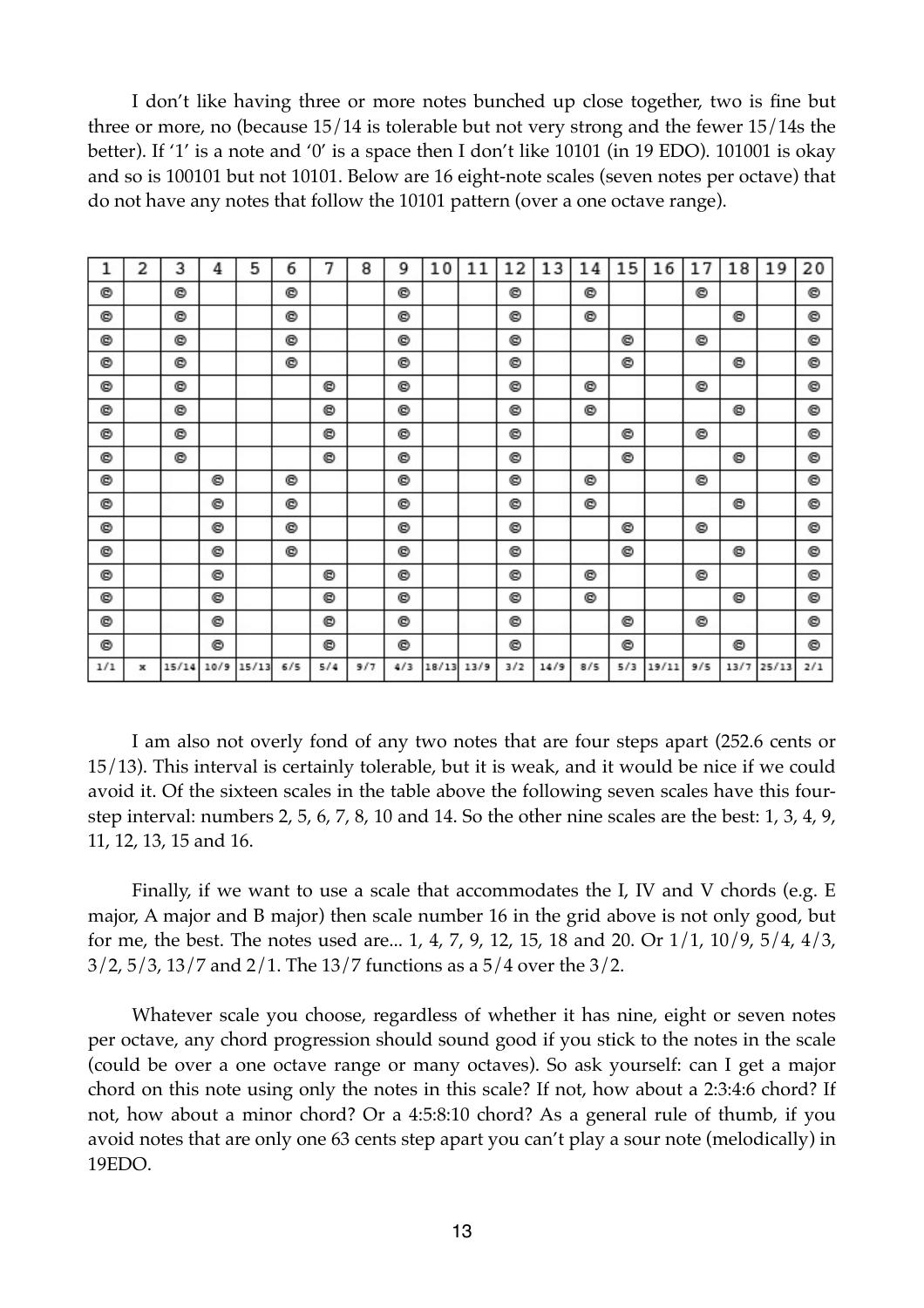#### Clearly rooted chord progressions

 Here are some chord groups that have a very clear, or strong, root chord). The ideal chords for these chord groups are major chords because they are also strongly rooted (they contain a 1, 2, 4, 8 or 16). A six-note major chord is 2:3:4:5:6:8. Four-note chords could work as well (e.g. 2:3:4:5 or 4:5:6:8). The idea is that the pitches of the lowest notes in the major chords used should correspond to any of the following proportions (within  $+/-8.474$  cents accuracy)...

> 3:4:5:6 4:5:6:8 5:6:8:10

So with the 3:4:5:6 chord group, starting on the lowest note (index 1), the major chords should be played on indices 1, 9, 15 and 20. The chord on 4 (in the 3:4:5:6 group) is the root chord (on index 9) because 4 is a power of 2 and therefore sounds resolved.

With the 4:5:6:8 chord group, starting on index 1, the major chords should be played on indices 1, 7, 12 and 20. The chords on 4 or 8 (in the 4:5:6:8 group) function as root chords (on indices 1 or 20) because 4 and 8 are powers of 2.

With the 5:6:8:10 chord group, starting on index 1, the major chords should be played on indices 1, 6, 14 and 20. The chord on 8 (in the 5:6:8:10 group) is the root chord (on index 14) because 8 is a power of 2. I have written about this power of 2 idea in some of my recent books.

So the root chords should be points of rest or resolution.

I'm starting all of these on index 1 but obviously you could choose any number you like and scale the other numbers up accordingly.

Proportions (chord groups) that don't contain a 1, 2, 4, 8 or 16 are, for me, not strongly rooted (or don't have a clear tonic), they have no clear point of rest or resolution.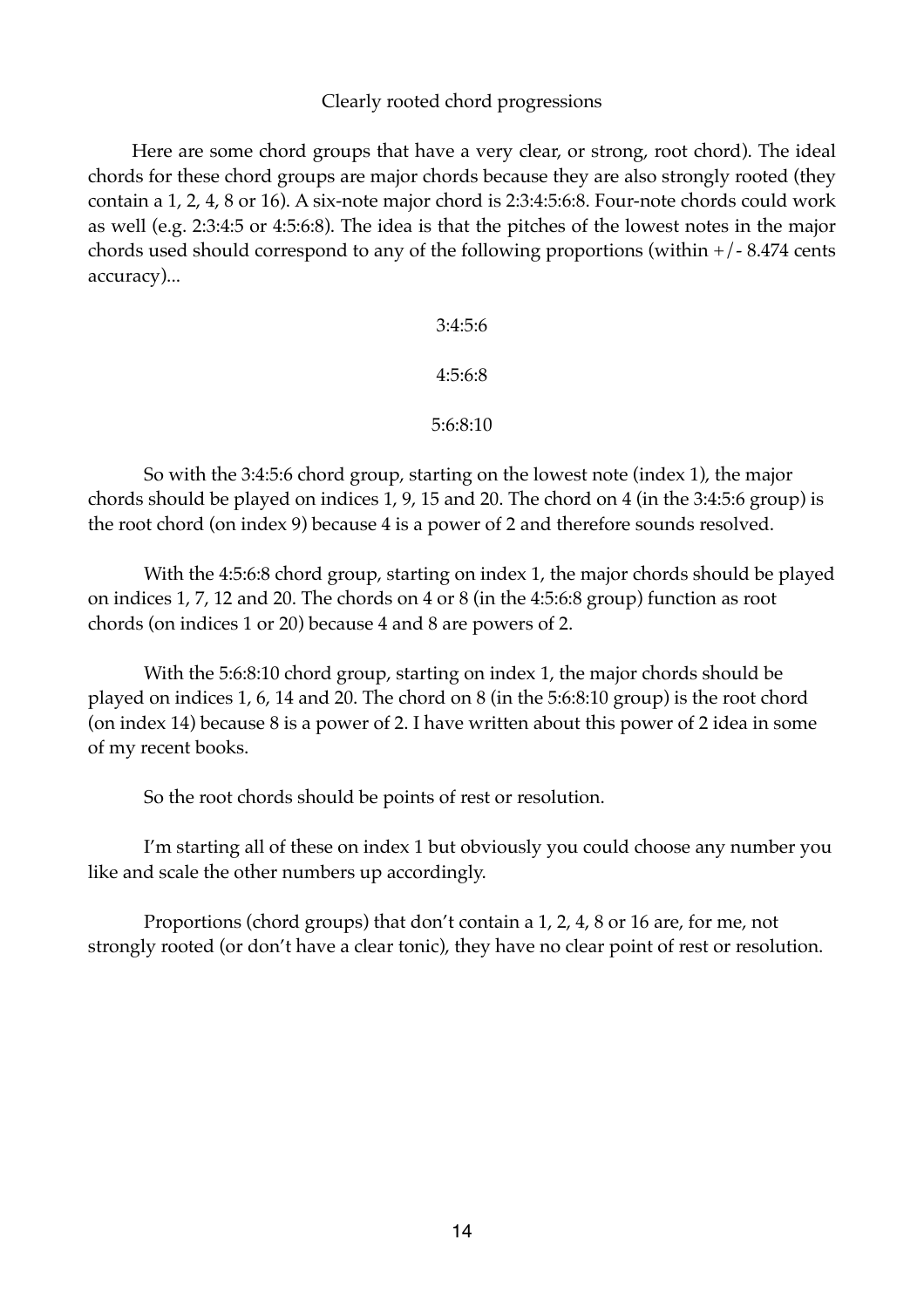#### Chapter Four Keyboards and Guitars

 I'm not sure about the best layout for piano style instruments or keyboards implementing 19EDO. I considered ten white keys and nine black keys per octave but some chords would be unplayable because the relevant keys would be too far apart. I'll leave it to the reader to investigate a suitable key arrangement. There are several tuning groups on Facebook and you could ask there.

 You could choose to use only the notes found in the nine, eight or seven-note scales I described earlier. If you go this route you could retune the relevant notes on a regular electric retunable keyboard. This way three, four or five notes (per octave) would not be used. Some calculations should reveal the available chords. The strongest chords to look for are major (2:3:4:5:6:8 or a subset), minor (10:15:20:24:30:40 or 10:12:15:20), 2:3:4:6:8 and 4:5:8:10:16.

 For guitarists here are specifications for fret placements on a 19EDO guitar. Fret number 1 is the fret closest to the nut. The 's' stands for 'scale length' which is usually the distance from the nut to the saddle on the lightest string. The saddle is usually angled slightly so that the distance from nut to saddle is slightly greater for the thicker strings. So if the scale length is 66cm (around 26 inches) the distance from the nut to the first fret is 66cm x 0.035824 = 2.36cm. The distance from the nut to the second fret is 66cm x 0.0703646  $= 4.64$ cm. And so on.

 You could buy a cheap guitar, rip out the frets, fill the slots with resin or wood cement, cut new slots according to the list below and hammer in new frets. I've done this a few times for various tunings and the resulting fretboards were usable but I recommend hiring a luthier to do the job if you can afford it.

Fret  $1 = 0.035824s$ Fret  $2 = 0.0703646s$ Fret  $3 = 0.103668s$ Fret  $4 = 0.135778s$ Fret  $5 = 0.166738s$ Fret  $6 = 0.196589s$ Fret  $7 = 0.22537s$ Fret  $8 = 0.253121s$ Fret  $9 = 0.279877s$ Fret  $10 = 0.305674s$ Fret  $11 = 0.330548s$ Fret  $12 = 0.35453s$ Fret  $13 = 0.377654s$ Fret  $14 = 0.399949s$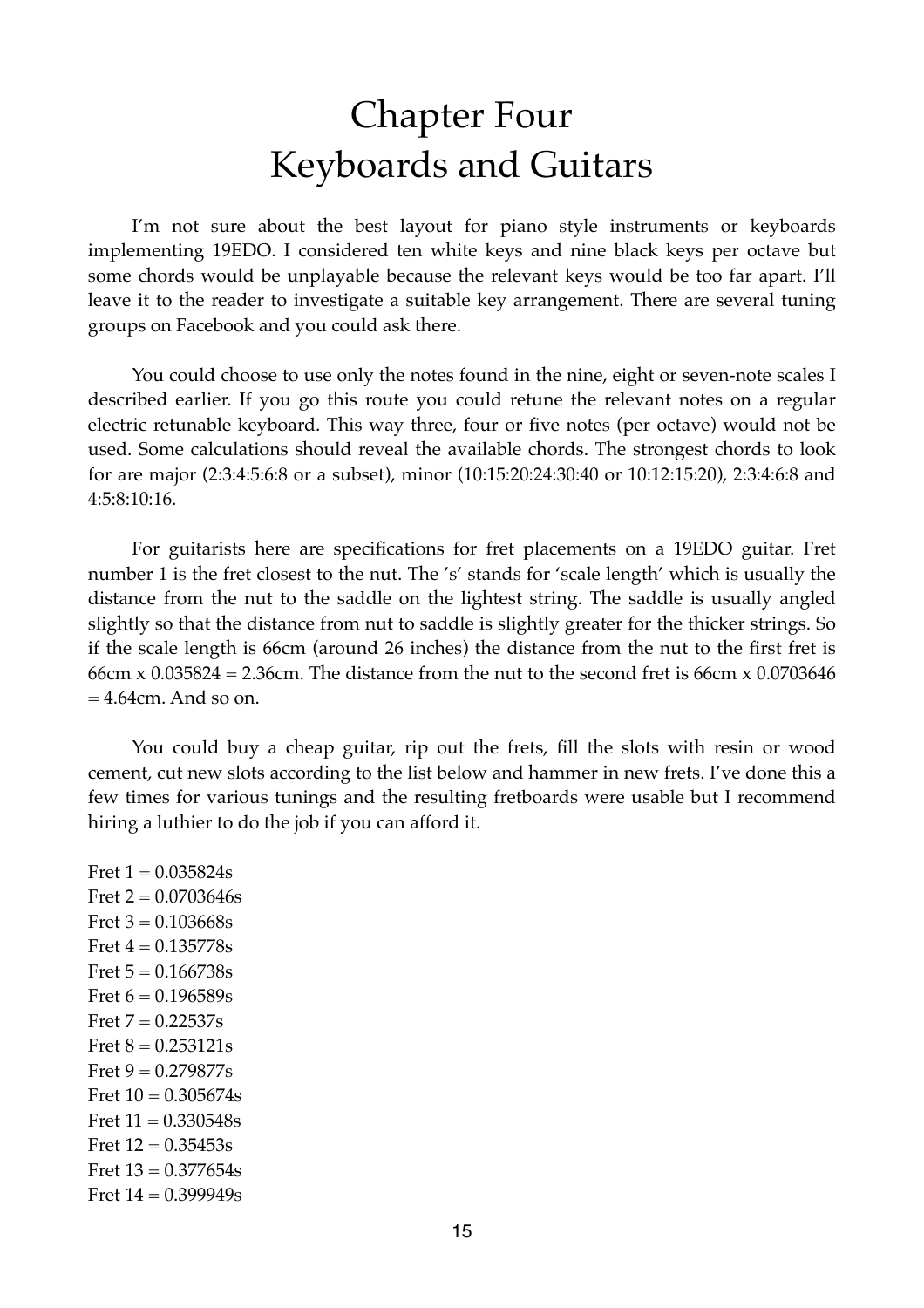Fret  $15 = 0.421445s$ Fret  $16 = 0.442171s$ Fret  $17 = 0.462155s$ Fret  $18 = 0.481422s$ Fret  $19 = 0.5s$ Fret  $20 = 0.517912s$ Fret  $21 = 0.535182s$ Fret  $22 = 0.551834s$ Fret  $23 = 0.567889s$ Fret  $24 = 0.583369s$ Fret  $25 = 0.598294s$ Fret  $26 = 0.612685s$ Fret  $27 = 0.62656s$ Fret  $28 = 0.639938s$ Fret  $29 = 0.652837s$ Fret  $30 = 0.665274s$ Fret  $31 = 0.677265s$ Fret  $32 = 0.688827s$ Fret  $33 = 0.699974s$ Fret  $34 = 0.710722s$ Fret  $35 = 0.721086s$ Fret  $36 = 0.731077s$ Fret  $37 = 0.740711s$ Fret  $38 = 0.75s$ 

 How should the guitar be tuned? For me the ideal tuning from lowest (bass) string to highest (treble) would be indices 1, 10, 18, 25, 31 and 39. This translates to 0c  $(1/1)$ , 568.4c (18/13), 1073.7c (13/7), 1515.8c (12/5), 1894.7c (3/1) and 2400.0c (4/1). I chose this tuning so that open E major shape barre chords (2:3:4:5:6:8) and open E minor shape barre chords (10:15:20:24:30:40) are playable and look identical to their 12TET counterparts except that the frets are a bit closer together.

 Again, depending on the scale you choose the chords to look for are 2:3:4:5:6:8 or 2:3:4:5 or 4:5:6:8 (major chords) or 10:15:20:24:30:40 or 10:15:20:24 (minor chords) or 2:3:4:6 or 4:5:8:10. I call these latter chords "two-tone" chords because they contain only two pitch classes. Some musicians won't use these two-tone chords but I like them.